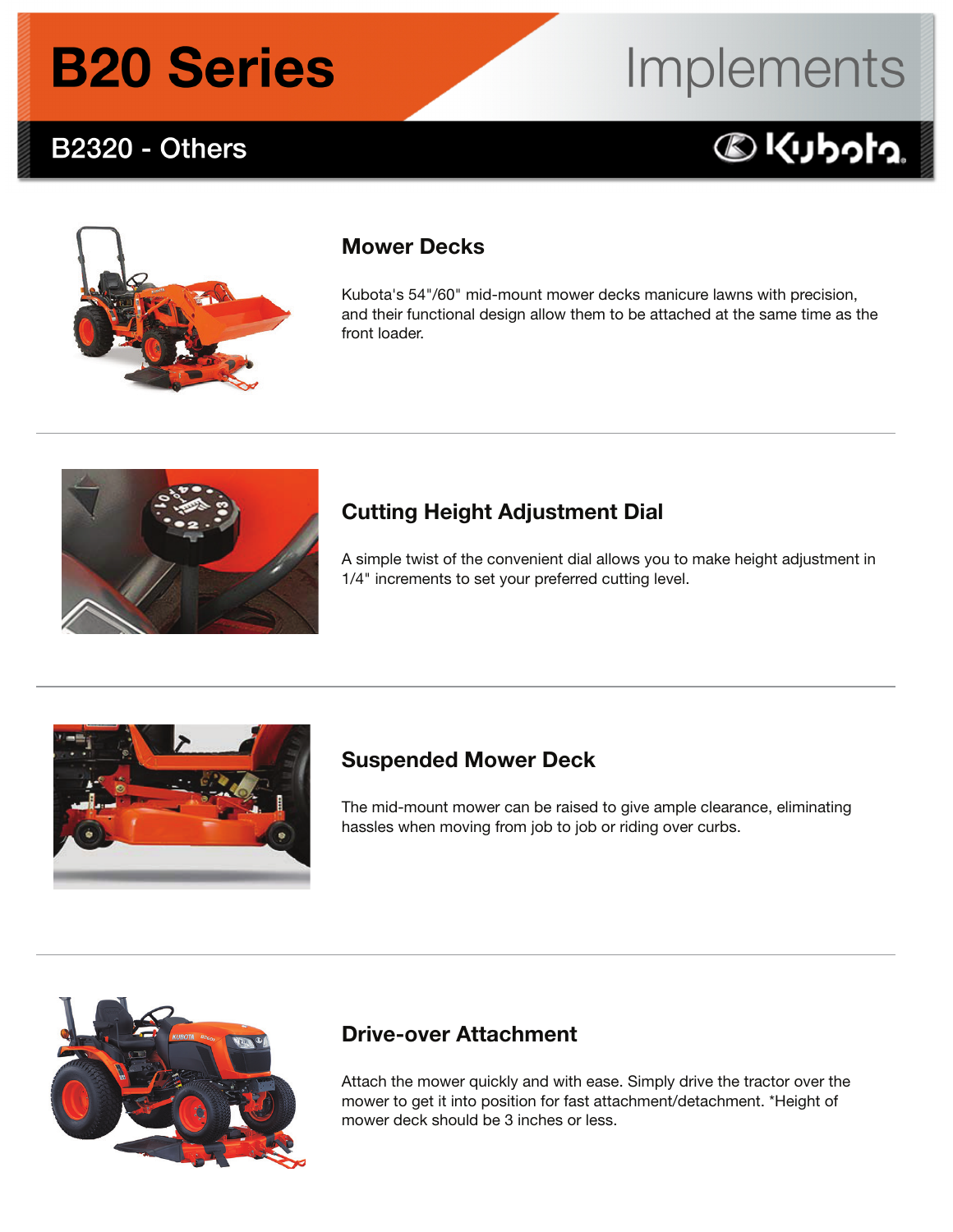### **B2320 - Others**

# Implements





#### Self-aligning Lift Linkage



#### Mid-PTO

The mid-PTO shaft spline is tapered for easy attachment of mower.



#### Front Mounted Snowblower

- Available in both 50" or 51"
- Female Quick Hitch
- Half PTO Driveline
- Adjustable Skid Shoes
- Replaceable Cutting Edge
- Manual, Hydraulic, or Electric Chute Rotation
- Manual or Electric Chute Deflector



#### Front Mounted Rotary Sweeper

- Front implement system which utilizes a single quick hitch and subframe
- 47" or 56.5" maximum sweeping width
- Hydraulic angling on 56.5" and manual on the 47"
- Adjustable suspension
- Mid PTO drive system
- Parking stands
- Optional side caster wheels for lawn dethatching
- Optional rubber dust deflector on 60" model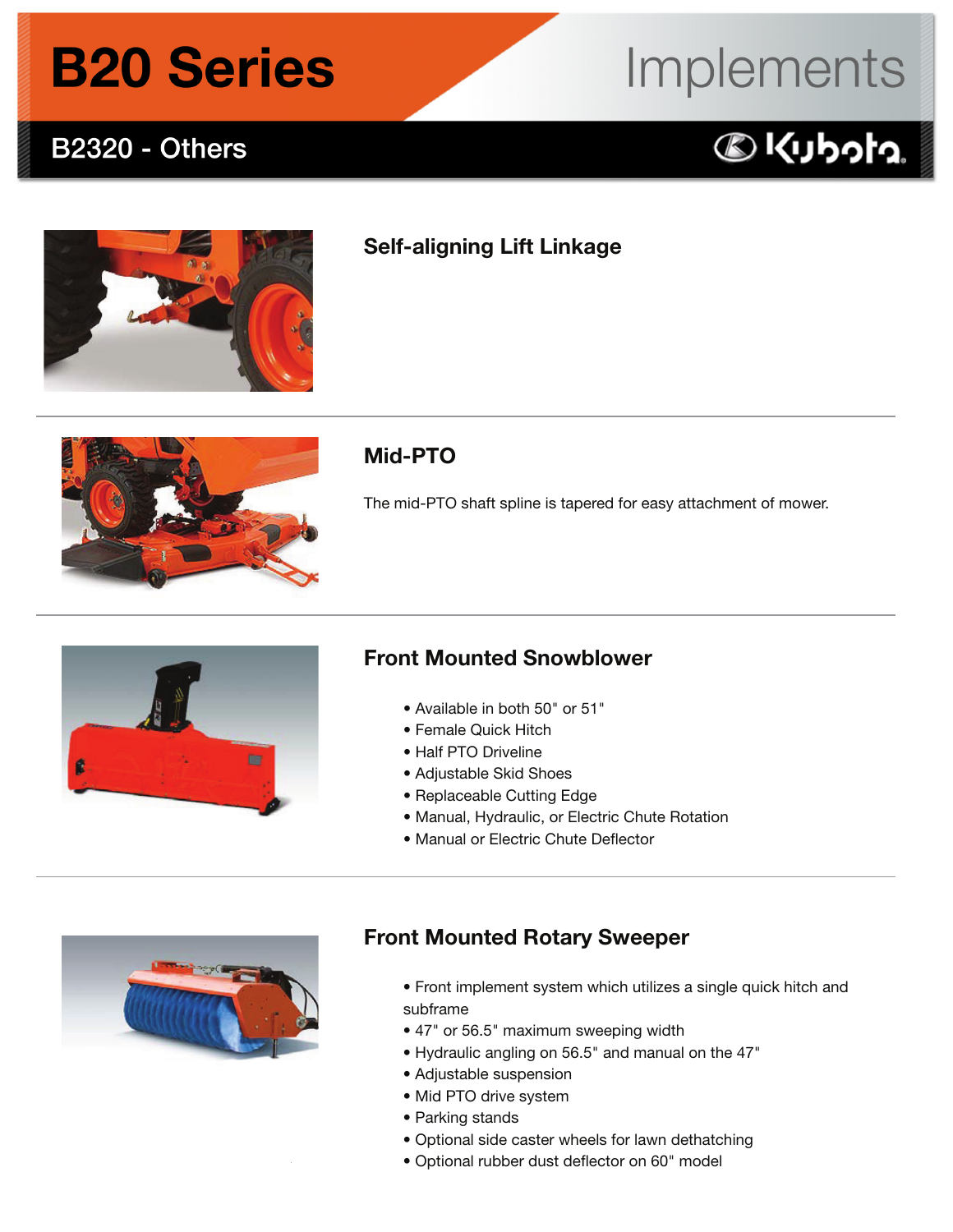### **B2320 - Others**

# Implements

### 



#### Front Mounted Blade

- 60" front blade
- Front implement system which utilizes a single quick hitch and subframe
- Front Blade is a heavy duty blade designed for commercial use
- HD double level cutting edge
- Trip Spring design with lockout capability



#### Rotary Tillers

- Available in both 34" or 40"
- Available in both 40" or 50"
- CAT 1, 3-Point hitch
- Center and offset mounting
- Built in slip clutch for system protection
- Spring loaded rear shield for smooth ground cover
- Gear box and frame are one unit assembly for greater durability



#### Ballast Box

- Mounted on the three point hitch with sand or gravel to counter balance the tractor when operating with a front implement
- Holds a maximum of 400 lbs (182 kg) of dry sand
- •The total weight of the ballast box with sand is 500 lbs (227 kg)
- The maximum weight allowed on the three point hitch of a B-Series tractor is 500 lbs (227 kg)
- Ballast is required in loader applications